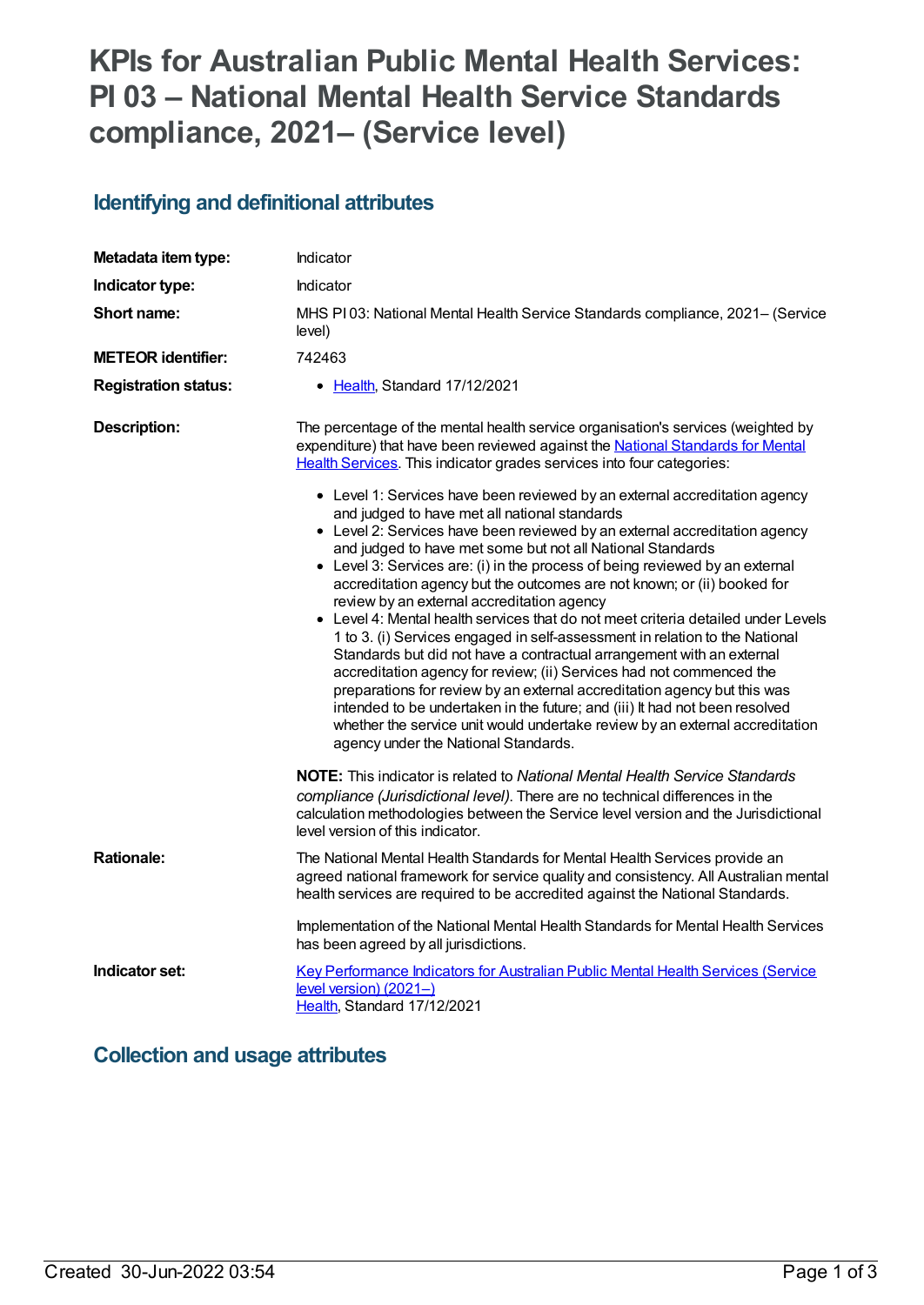#### **Computation description:** Coverage/Scope:

| All specialised public mental health services, with the following exceptions: |  |
|-------------------------------------------------------------------------------|--|

aged care residential services subject to AustralianGovernment residential aged care reporting and service standards requirements.

Methodology:

|                     | • Recurrent costs include costs directly attributable to specialised mental health<br>services plus a proportional share of overhead costs (indirect expenditure).<br>Cost data for this indicator are based on gross recurrent expenditure as<br>compiled by state/territory data providers according to the specifications of<br>the Mental health establishments national minimum data set. As such, it is<br>subject to the concepts, definitions and costing methodology developed for<br>the NMDS.<br>• Expenditure on service units reaching each of the four levels are to be<br>summed when calculating numerator. |
|---------------------|-----------------------------------------------------------------------------------------------------------------------------------------------------------------------------------------------------------------------------------------------------------------------------------------------------------------------------------------------------------------------------------------------------------------------------------------------------------------------------------------------------------------------------------------------------------------------------------------------------------------------------|
| <b>Computation:</b> | (Numerator $\div$ Denominator) x 100                                                                                                                                                                                                                                                                                                                                                                                                                                                                                                                                                                                        |
|                     | Calculated separately for each level                                                                                                                                                                                                                                                                                                                                                                                                                                                                                                                                                                                        |
| <b>Numerator:</b>   | Total expenditure by mental health service organisations on specialised public<br>mental health services that meet the definition of level X, where X is the level at<br>which the indicator is being measured (either Level 1, Level 2, Level 3 or Level 4).                                                                                                                                                                                                                                                                                                                                                               |
| Denominator:        | Total mental health service organisation expenditure on specialised public mental<br>health services.                                                                                                                                                                                                                                                                                                                                                                                                                                                                                                                       |
| Comments:           | • Mapping of levels to Mental health establishments NMDS codes as follows:<br>Level 1: MHE code 1; Level 2: MHE codes 2; Level 3: MHE codes 3-4; Level<br>$4:$ MHE codes 5-7.<br>Expenditure for services that meet MHE Code 8 should be excluded from the<br>calculation of this indicator.                                                                                                                                                                                                                                                                                                                                |

### **Representational attributes**

| <b>Representation class:</b> | Proportion   |
|------------------------------|--------------|
| Data type:                   | Real         |
| Unit of measure:             | Service type |
| Format:                      | N[NN].N      |

#### **Indicator conceptual framework**

| <b>Framework and</b> | <b>Effectiveness</b> |
|----------------------|----------------------|
| dimensions:          |                      |

#### **Accountability attributes**

| <b>Benchmark:</b>                                  | Levels at which the indicator can be useful for benchmarking:                                                                                                                                                                                                                                                                                      |
|----------------------------------------------------|----------------------------------------------------------------------------------------------------------------------------------------------------------------------------------------------------------------------------------------------------------------------------------------------------------------------------------------------------|
|                                                    | • mental health service organisations<br>• regional group of services<br>• state/territory.                                                                                                                                                                                                                                                        |
| Further data development /<br>collection required: | This indicator can be accurately constructed using the Mental health establishments<br>NMDS. This is based on the method used to track services developed for the<br>previous National Standards for Mental Health Services (1996). This method will be<br>used until a new approach is developed and implemented in national data<br>collections. |